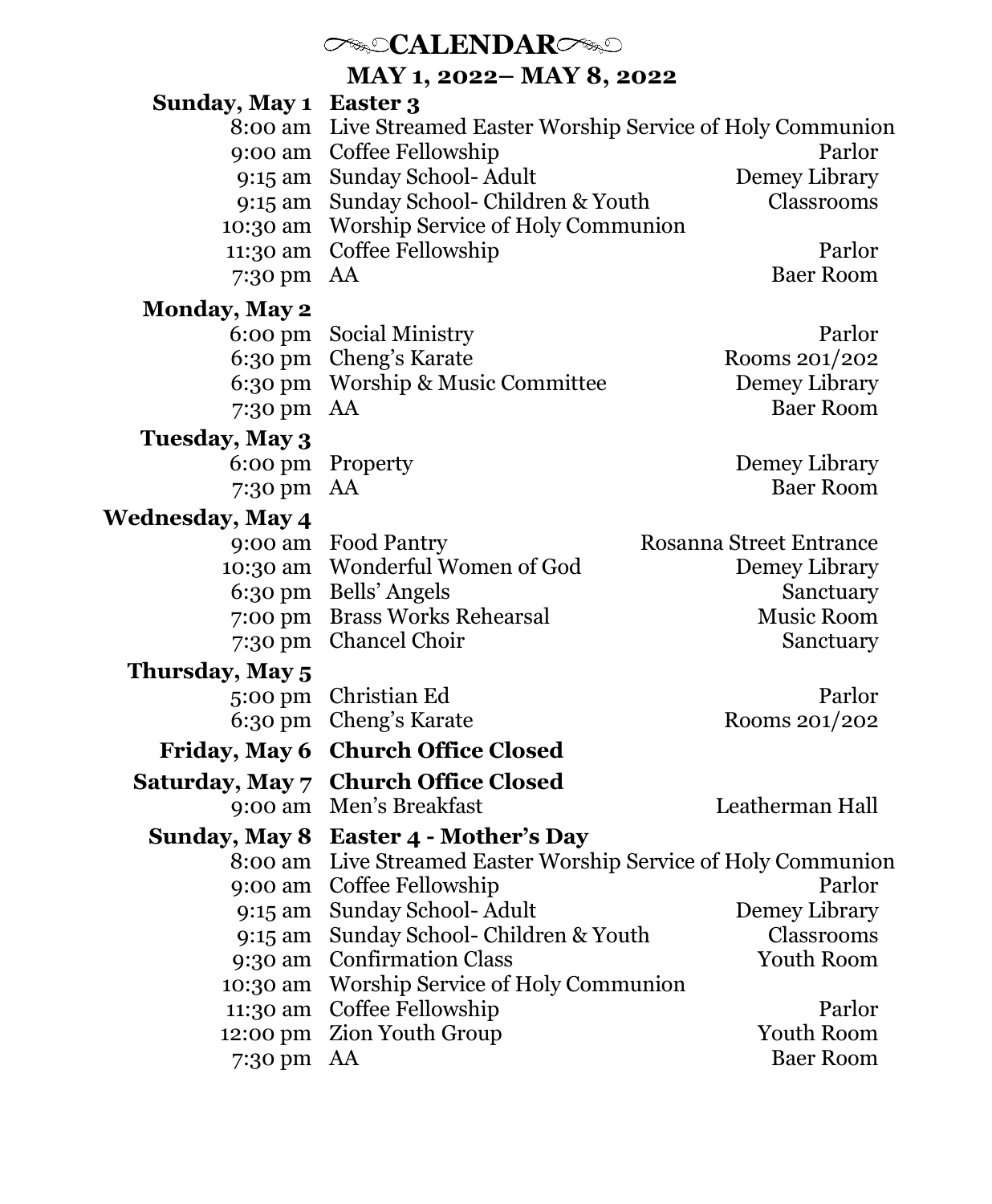## **ANNOUNCEMENTS**

#### **SCAFFOLDING ON MAIN STREET**

Restoration Artisans have been hired to repoint the brownstone at the front of the church on Main Street. For the next few months, you will see scaffolding that has been set up to facilitate this restoration.

### **WORSHIP - May Sunday Coffee Fellowship** hosted by: Youth Advisory

#### **EVANGELISM**



**Men's Breakfast** All men of the church are invited for a time of fellowship on Saturday, May 7, 2022, at 9:00 am in Leatherman Hall. Come enjoy a good breakfast and great conversation. Sign up in the narthex. If you have any questions, contact Scott Eisenbise (717) 856-0644.

**Church Directory** If you have not picked up your church directory, please stop by the church office. One copy per family please.

### **CHRISTIAN EDUCATION**

**In-Person Vacation Bible School Returns at Zion.** This year's theme is: Monumental-Celebrating God's Greatness! Save the Date: Sunday, June  $26<sup>th</sup> - Thursday$ , June  $30<sup>th</sup>$ , nightly from 6:00-8:00 pm.

To sign up go to our website, wwwzluth.org, go under events, select Vacation Bible School to register or click the link to sign up.

<https://forms.gle/VERwPmVsSL411wVp6>

**High School Sunday School** The high school Sunday school class will meet May 8, 15 and 22, 2022.

### **ADULT SUNDAY SCHOOL**

**Adult Sunday School class meets 9:15 in the Demey Library.** The rock is rolled away! The disciples are still scared. They find out Jesus is Risen! He had given them a new commandment. Now what? Join us as we continue our journey through the Lutheran Study Bible with the book following the Gospels, The Acts of the Apostles. Acts tells the story of God's



redeeming and saving love in Jesus Christ, as well as the early days of the growing and inclusive Christian church. Join us for our open discussions with Howard Andrews as our leader.

### **WONDERFUL WOMEN OF GOD**

The wonderful women of God meet every Wednesday at 10:30 am in the Bible Study Demey Library. Join us for lessons from Rob Bell's book "Love Wins."

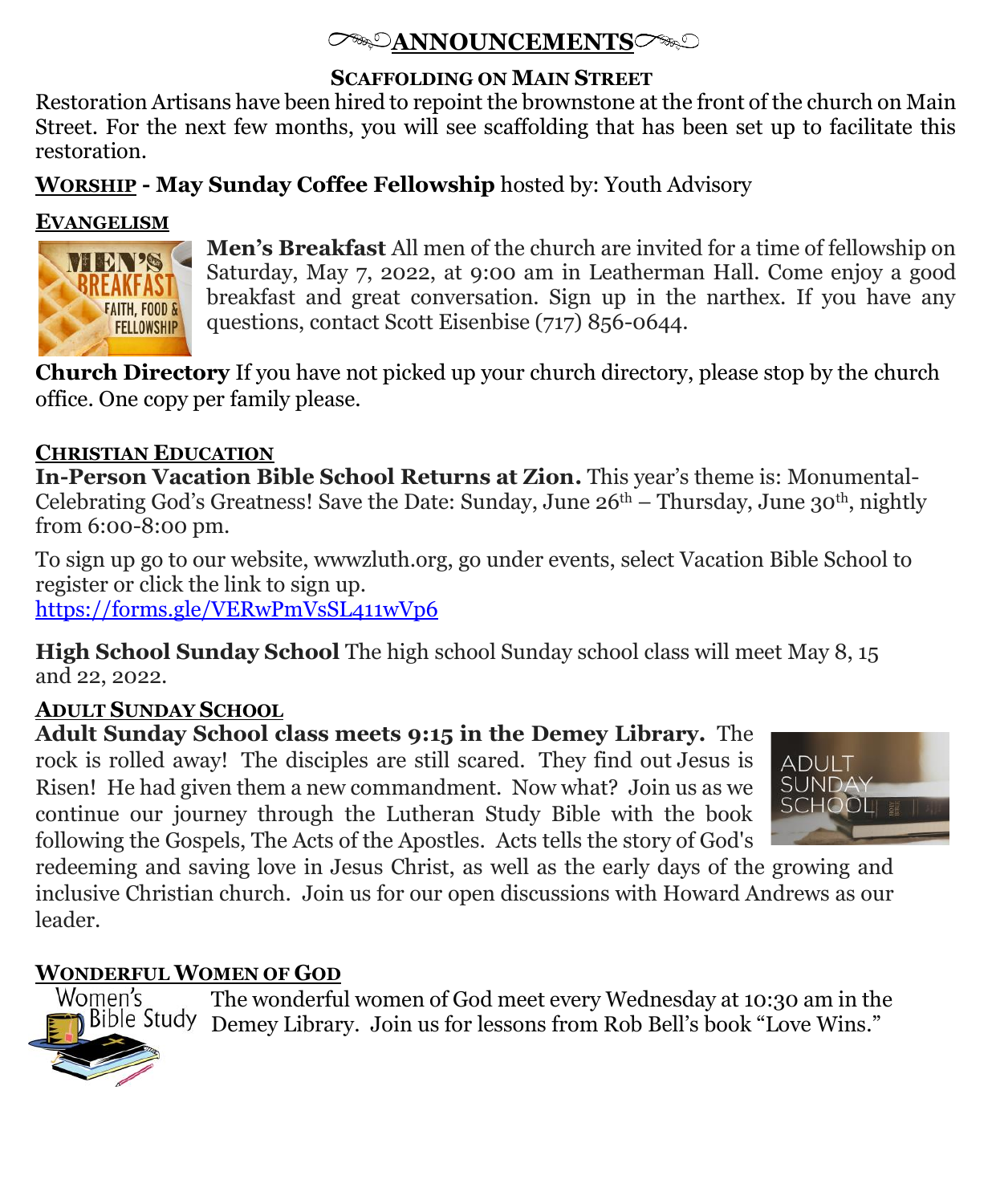#### **BIRTHDAYS & ANNIVERSARIES THIS WEEK**



Birthdays May 1, - May 7, 2022 Brian Parr- 05/01 Victor Hetrick, Jr.- 05/04 Maya Yashinsky- 05/04 Justin Andrews- 05/05 Morgan Amann- 05/05 Kristen Eisenbise- 05/06 Patricia Gay- 05/07 Cody Rager- 05/07

Anniversary May 1, - May 7, 2022 Michael & Debra Kepner- 05/05

## **HUMMELSTOWN FOOD PANTRY NEEDS**

Thank you for your continued support and donations. Your food donations are greatly appreciated. **The following items are needed to stock the shelves:** Spam, spaghetti sauce, kidney beans, evaporated milk, and instant oatmeal.

**Hummelstown Hunger Run** Mark your calendars! The 7 th Annual Hummelstown Hunger Run is scheduled for Saturday, May 14, 2022, at 10:00 a.m. All proceeds benefit the Hummelstown Food Pantry. Registrants and volunteers who bring a non-perishable food item for our collection bin will be entered into a drawing for one of the many gift certificates provided by our local sponsors. Registrants and volunteers will receive a gift bag that includes a race T-shirt, etc. To register and/or volunteer, please visit us online at:

<https://htownhungerrun.wixsite.com/hummelstown5k>









#### **LOVE INC 5K RUN/WALK**

Join Love Inc on Saturday, July 2, 2022, for a 5K Run/Walk to benefit the ministries of Love INC of greater Hershey. Register by Monday, June 13, 2022. For more information click on the following link: <http://loveincgreaterhershey.org/runyourrace/>